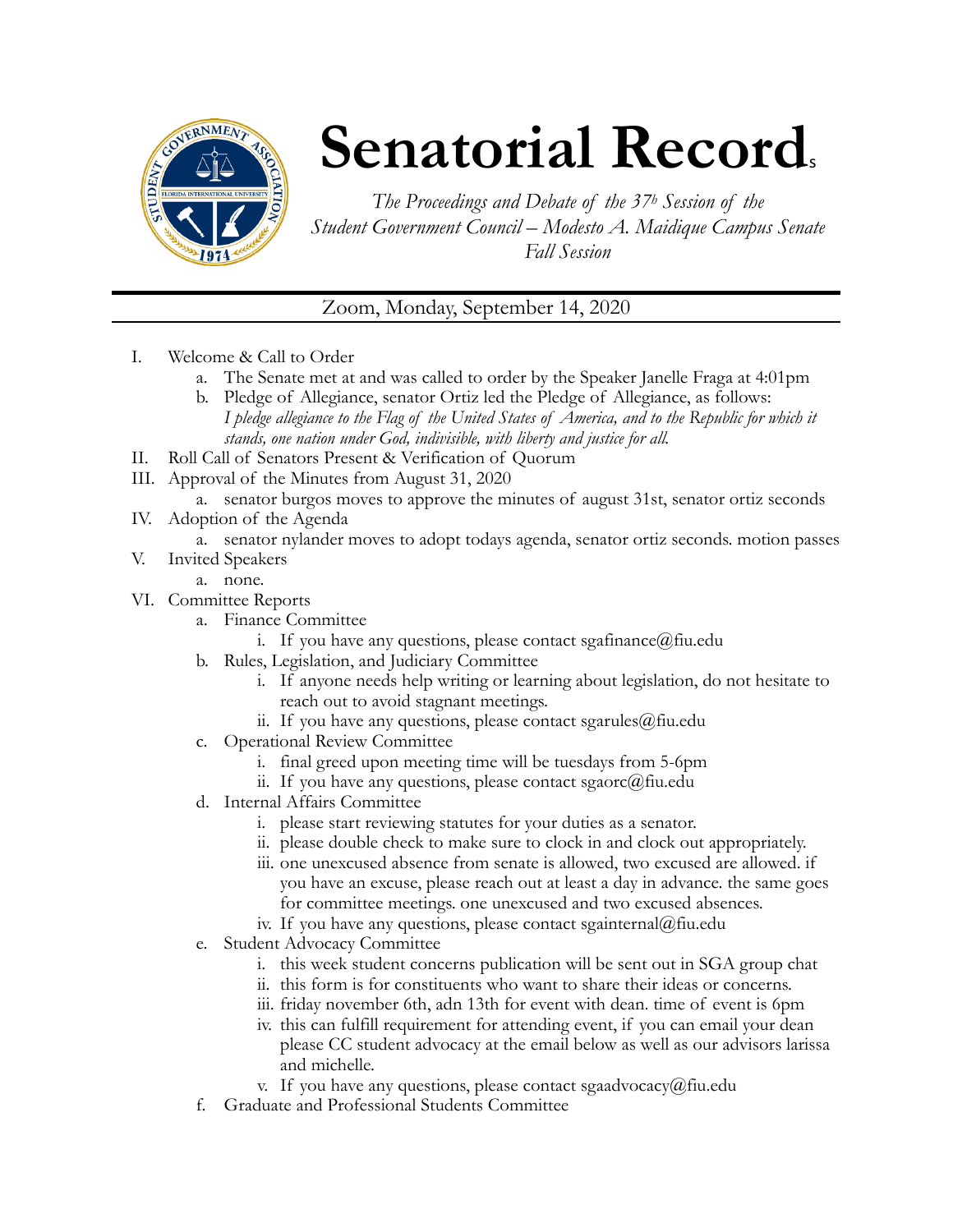- i. we had a meeting with students from the engineering campus, they had bad experiences with their academic advisors.
- ii. some of these students are international students where english is not their first language, they have gone through discimination because of this.
- iii. we wanted to reach out to these students to come up with an idea, unfortunately the survey to begin this idea was not successful.
- iv. committee members have agreed that a more in-depth survey is needed.
- v. we will also begin to work on our newsletter spotlighting a student.
- vi. If you have any questions, please contact GPSCchair@fiu.edu
- g. Mental Health Ad Hoc Committee
	- i. committee did a great job at SGA speaks in informing consituents about suicide awareness month
	- ii. working on social media pages to inform people on the month itself and started a highlight reel for the committee itself if students need to reach out to the mental health ad hoc committee specifically.
	- iii. If you have any questions, please contact sgahealth $@$ fiu.edu

## VII. Executive Board Reports

- a. Senate Speaker Fraga
	- i. Senator Retreat
		- 1. I'll be sending out a doodle this week with possible dates
		- 2. Feel free to contact me if you have any ideas
	- ii. Don't forget you must meet with your dean at least twice a semester!
	- iii. What do your constituents need?
		- 1. Don't be scared to write legislation
		- 2. If you're working on any legislation and need help, feel free to contact senate leadership
		- 3. You can involve the legislative aids to help you write legislation and collect data!
	- iv. Who are our legislative aids?
		- 1. Ethan Suquet
		- 2. Anette Alfonso
		- 3. Roxana Rodriguez
	- i. If you have any questions, please email sgaspeaker@fiu.edu
- a. Speaker Pro Tempore Gomez
	- ii. governing council are supposed to be attending senate at least once a month, this is something that needs to be enforced more. emails should be sent to our governing heads so they are informed with what is going on in SGA
	- iii. a large number of sga members did not complete office hours, we must hold ourselves to a higher standard.
	- iv. If you have any questions, please email sgaprotemp@fiu.edu
- b. President Valdes
	- i. board of trustees met last wednesday and dissed legislative budget
	- ii. professors now need to post materials for class such as textbooks 45 days before the semester starts due to some individuals not being able to purchase textbooks in time
	- iii. As SGA, we are raising awareness for the food pantry, we are strongly suggesting attendance to aid any way they can.
	- iv. If you have any questions, please email sgapres@fiu.edu
- c. Vice President Ibarria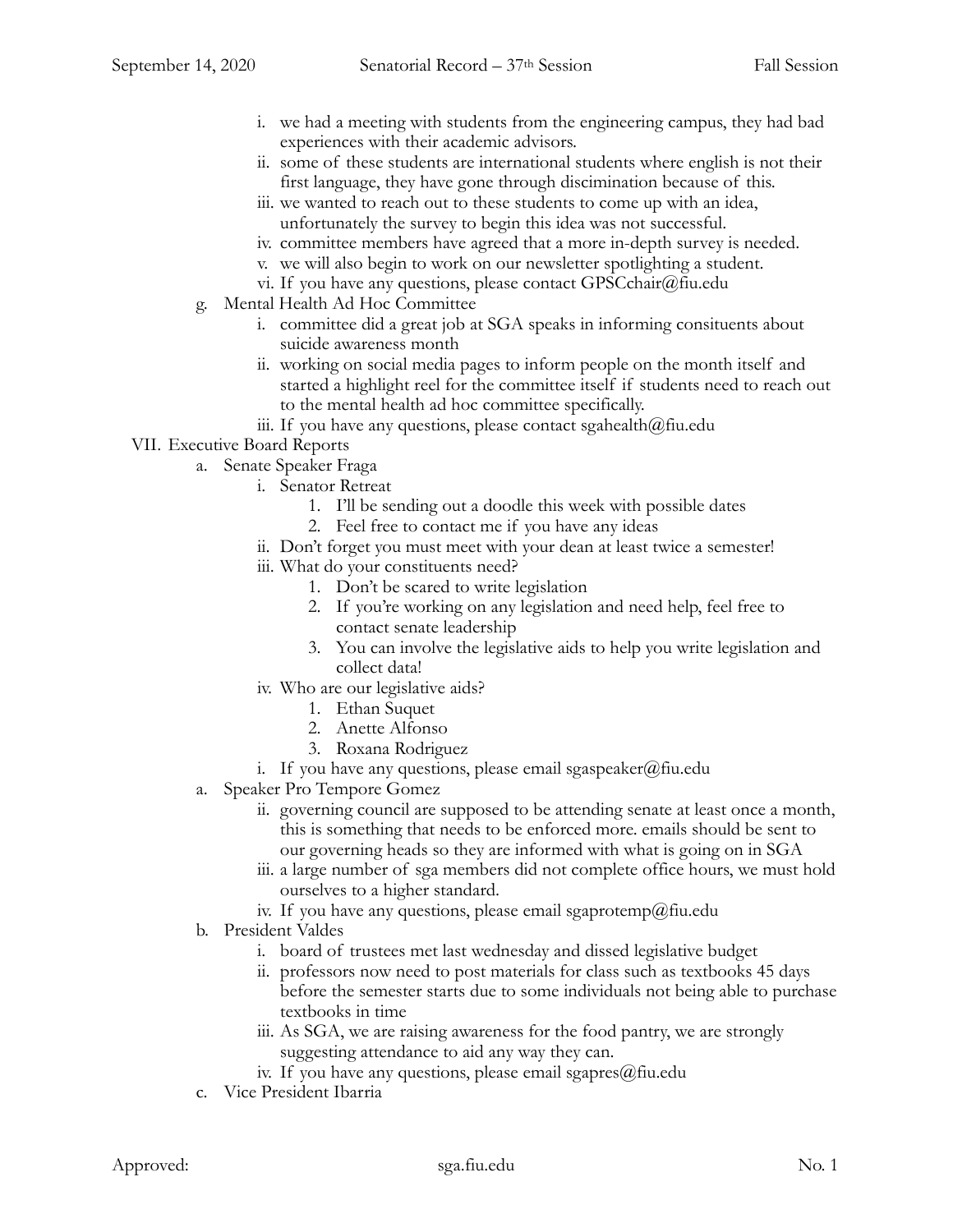- i. if you have any questions, please email sgavp@fiu.edu
- d. Comptroller Rubido
	- i. waiting on final numbers for budget
	- ii. meeting with A&S tomorrow so possibly next senate there will be an update.
	- iii. if there is anything you would like me to address in the meeting please send me an email.
	- iv. If you have any questions, please email sgacomp@fiu.edu
- e. Chief Justice De La Osa
	- i. two writs were submitted by speaker pro temp gomez
	- ii. judicial meetings will be on friday at 5pm from now on.
	- iii. possible judicial retreat at the end of september/ early october
	- iv. If you have any questions, please email sgajud@fiu.edu
- VIII.Special Orders
	- a. none
- IX. Vetoed Legislation
	- a. none
- X. Second Readings
	- a. none
- XI. Unfinished Business
	- a. SB 3708 A Bill to Update the Duties, Procedures, and Positions of the SGC-MMC Judicial Branch
	- b. senator gomez moves to enter a 3 minute discussion, senator salzman seconds motion passes.
	- c. senator ramirez moves to extend discussion by 5 minutes, senator nunez seconds. motion passes.
	- d. senator nunez moves to extend discussion by 5 minutes, senator ramirez seconds. motion passes
	- e. senator gomez moves to amend the bill to change so that university defenders have 5 regularly schedules office hours a week rather than 3. motion passes
	- f. senator ortiz moves to extend discussion by 5 minutes, senator ramirez seconds. motion passes
	- g. senator gomez moves to close discussion, senator ortiz seconds. motion passes.
	- h. senator gomez moves to amend the bill to include the requirement of going to three sga sponsored events, senator macgee seconds. motion passes.
	- i. senator lugo moves to enter 5 minute discussion, senator nunez seconds, motion passes
	- j. senator nunez moves to extend discussion by 3 minutes, senator ramirez seconds. motion passes
	- k. speaker pro temp gomez moves to amend list of appeals on subsection 2, senator macgee seconds. motion passes
	- l. justices shall go to 3 sga sponsored events take proof of any kind and needs to be submitted before last day of semester to chief justice and internal affairs
	- m. speaker pro temp gomez moves to add this requirement to every sga position. senator ramirez seconds
	- n. speaker pro temp gomez moves to go into voting on SB3708, senator macgee seconds

## **VOTE ON**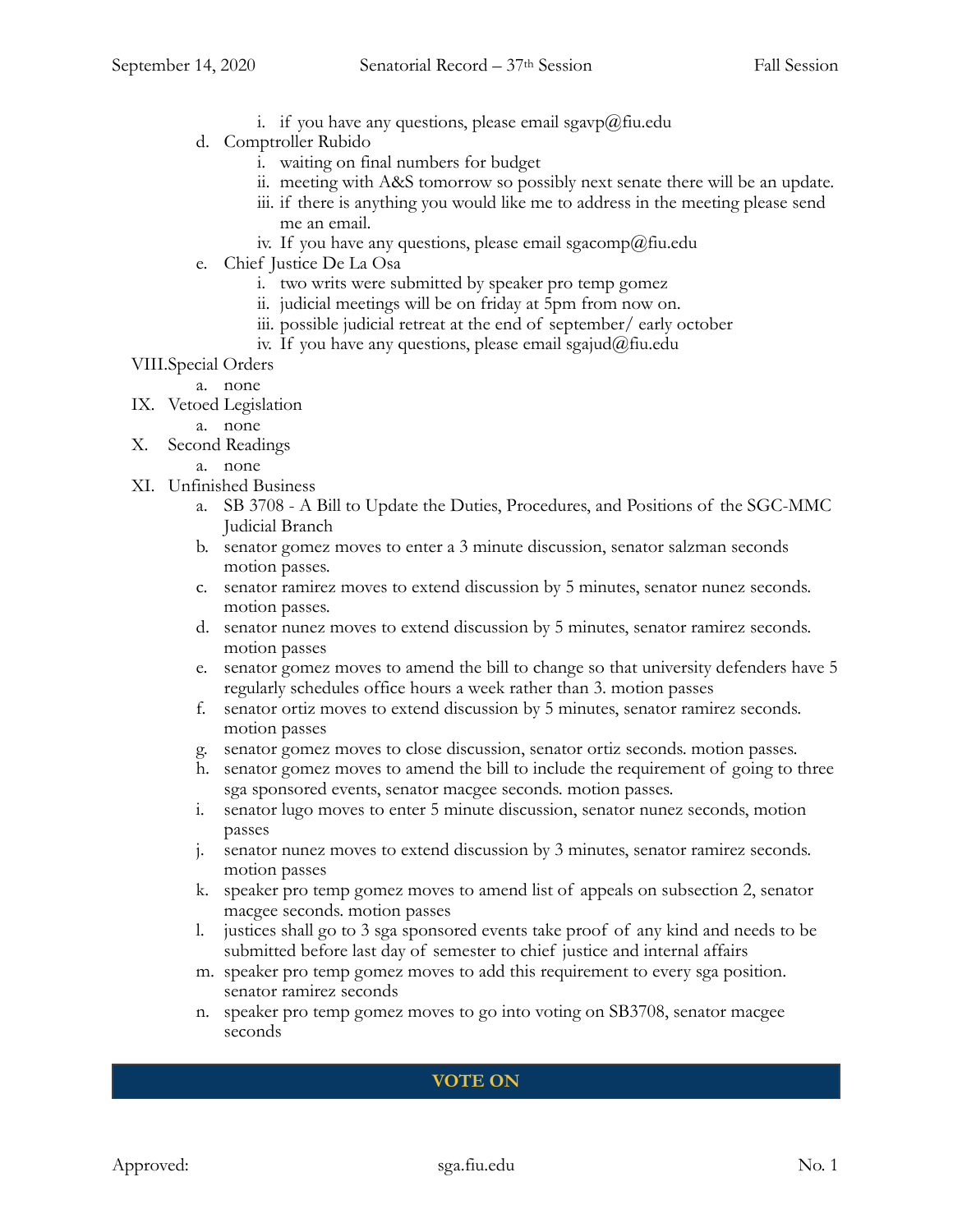| <b>First Name</b> | Last Name     | Attendance                | <b>Vote</b> | Reason |
|-------------------|---------------|---------------------------|-------------|--------|
| Allen             | Mendes        | $\boldsymbol{\mathrm{A}}$ |             |        |
| Amanda            | Ramirez       | $\rm P$                   | $\mathbf Y$ |        |
| Amelia            | Raudales      | ${\bf p}$                 | $\mathbf Y$ |        |
| Ari               | Salzman       | ${\bf P}$                 | $\mathbf Y$ |        |
| Ashley            | Nuñez         | $\rm P$                   | $\mathbf Y$ |        |
| Brianna           | Pumariega     | P                         | $\mathbf Y$ |        |
| Bryan             | Gomez         | ${\bf P}$                 | $\mathbf Y$ |        |
| Carlos            | Ortiz         | ${\bf P}$                 | $\mathbf Y$ |        |
| Christian         | Perez         | ${\bf p}$                 | $\mathbf Y$ |        |
| Cristhofer        | Lugo          | ${\bf p}$                 | $\mathbf Y$ |        |
| Cristina          | Vale          | ${\bf P}$                 | $\mathbf Y$ |        |
| Damian            | Badia         | $\rm P$                   | $\mathbf Y$ |        |
| David             | Torrens       | $\rm P$                   | $\mathbf Y$ |        |
| Elisabeth         | Nylander      | $\rm P$                   | $\mathbf Y$ |        |
| Giacomo           | Natteri       | $\rm P$                   | $\mathbf Y$ |        |
| Ha                | ${\rm Le}$    | $\bf{A}$                  |             |        |
| Hiba              | Khalil        | $\rm P$                   | ${\bf N}$   |        |
| Isabela           | Llop          | $\bf{A}$                  |             |        |
| Ivette            | <b>Borges</b> | ${\bf p}$                 | $\mathbf Y$ |        |
| James             | Magee         | ${\bf P}$                 | $\mathbf Y$ |        |
| Janelle           | Fraga         | $\rm P$                   | $\mathbf Y$ |        |
| Jocelyn           | Correa        | $\rm P$                   | $\mathbf A$ |        |
| Jordan Morejon    | Castelli      | $\, {\bf p}$              | $\mathbf Y$ |        |
| Julio             | <b>Burgos</b> | $\rm P$                   | $\mathbf Y$ |        |
| Kamila            | Fernandez     | $\, {\bf p}$              | $\mathbf Y$ |        |
| Karla Sofia       | Perez         | $\, {\bf p}$              | $\mathbf Y$ |        |
| Kristina          | Kuhdiakova    | $\, {\bf p}$              | $\mathbf Y$ |        |
| Marilyn           | Gonzalez      | $\rm P$                   | $\mathbf Y$ |        |
| Nicholas          | Pastrana      | ${\bf P}$                 | $\mathbf Y$ |        |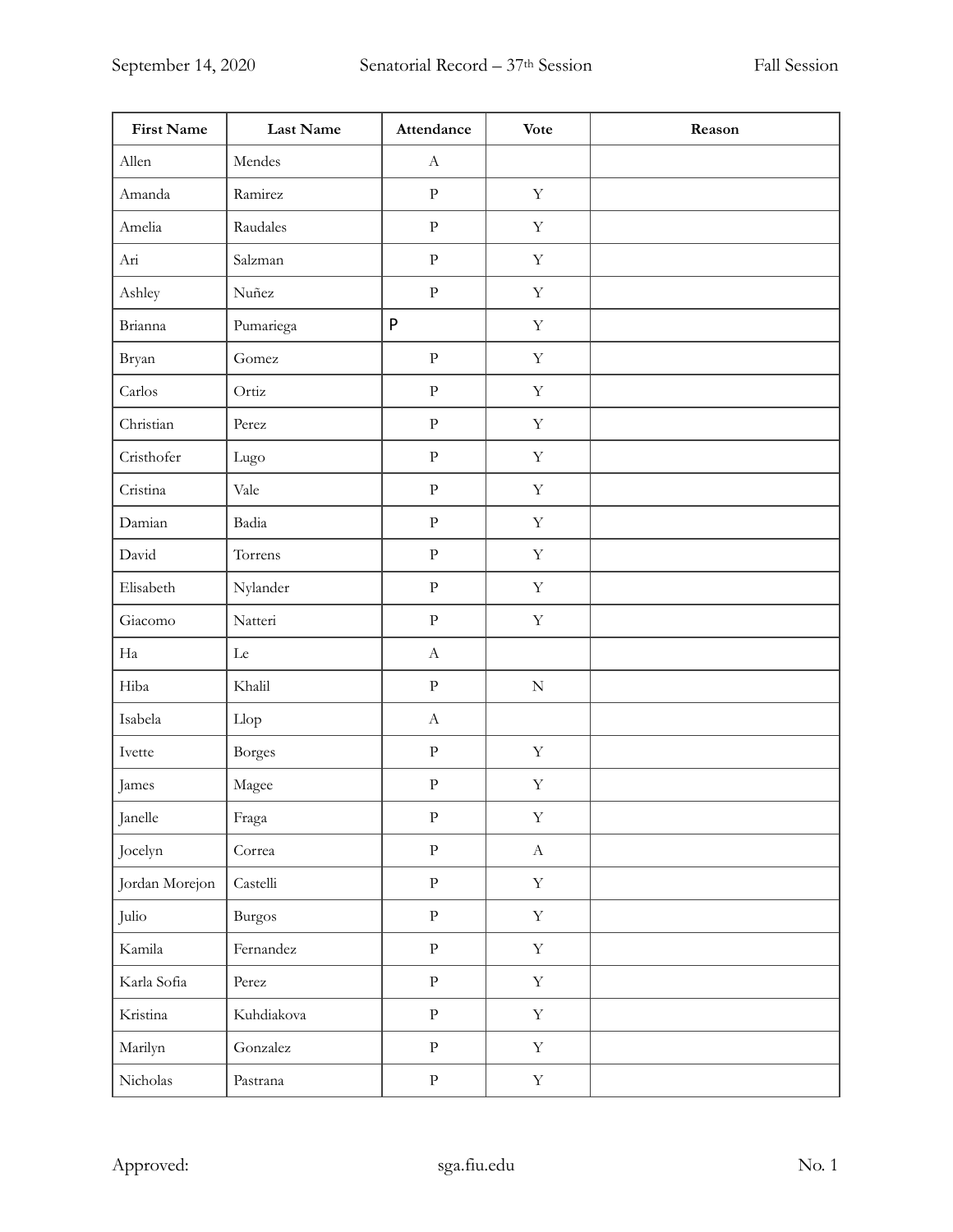| Nitya                     | Ramalingam    | ${\bf P}$      | $\boldsymbol{A}$ |             |
|---------------------------|---------------|----------------|------------------|-------------|
| Rafael                    | Vasquez       | ${\bf P}$      | $\mathbf Y$      |             |
| Salma                     | Atassi        | ${\bf P}$      | $\mathbf Y$      |             |
| Sandro                    | Alvarez       | $\rm{P}$       | $\mathbf Y$      |             |
| Sergio                    | Reyes         | ${\bf P}$      | Y                |             |
| Shahnawaz                 | Rafi          | $\rm P$        | ${\bf N}$        |             |
| Sophonie                  | Rosier        | $\rm{P}$       | $\mathbf Y$      |             |
| <b>VACANT</b>             | <b>VACANT</b> |                |                  |             |
| <b>VACANT</b>             | <b>VACANT</b> |                |                  |             |
| <b>QUORUM ESTABLISHED</b> |               | <b>YAY</b>     | 29               |             |
|                           |               | <b>NAY</b>     | $\overline{2}$   | <b>PASS</b> |
|                           |               | <b>ABSTAIN</b> | $\overline{2}$   |             |

o. SB 3708 passes.

XII. New Business

- a. Confirmation for Elections Commissioner
	- i. Alexander Cobas
	- ii. senator nunez moves to enter 5 minute discussion period, senator ramirez seconds. motion passes
	- iii. senator lugo moves to extend discussion for 2 minutes, senator nunez seconds. motion passes
	- iv. senator rosier moves to extend discussion by 1 minute, senator nunez seconds. motion passes.
	- v. point of privilege for senator kudiakova

senator lugo moves to go into voting, senator nunez seconds

| <b>VOTE ON</b>    |                  |              |             |        |  |
|-------------------|------------------|--------------|-------------|--------|--|
| <b>First Name</b> | <b>Last Name</b> | Attendance   | <b>Vote</b> | Reason |  |
| Allen             | Mendes           | А            |             |        |  |
| Amanda            | Ramirez          | $\mathbf{P}$ | N           |        |  |
| Amelia            | Raudales         | $\mathbf{P}$ | $\mathbf N$ |        |  |
| Ari               | Salzman          | $\rm P$      | N           |        |  |
| Ashley            | Nuñez            | $\mathbf{P}$ | N           |        |  |
| Brianna           | Pumariega        | P            | N           |        |  |
| Bryan             | Gomez            | $\mathbf{P}$ | N           |        |  |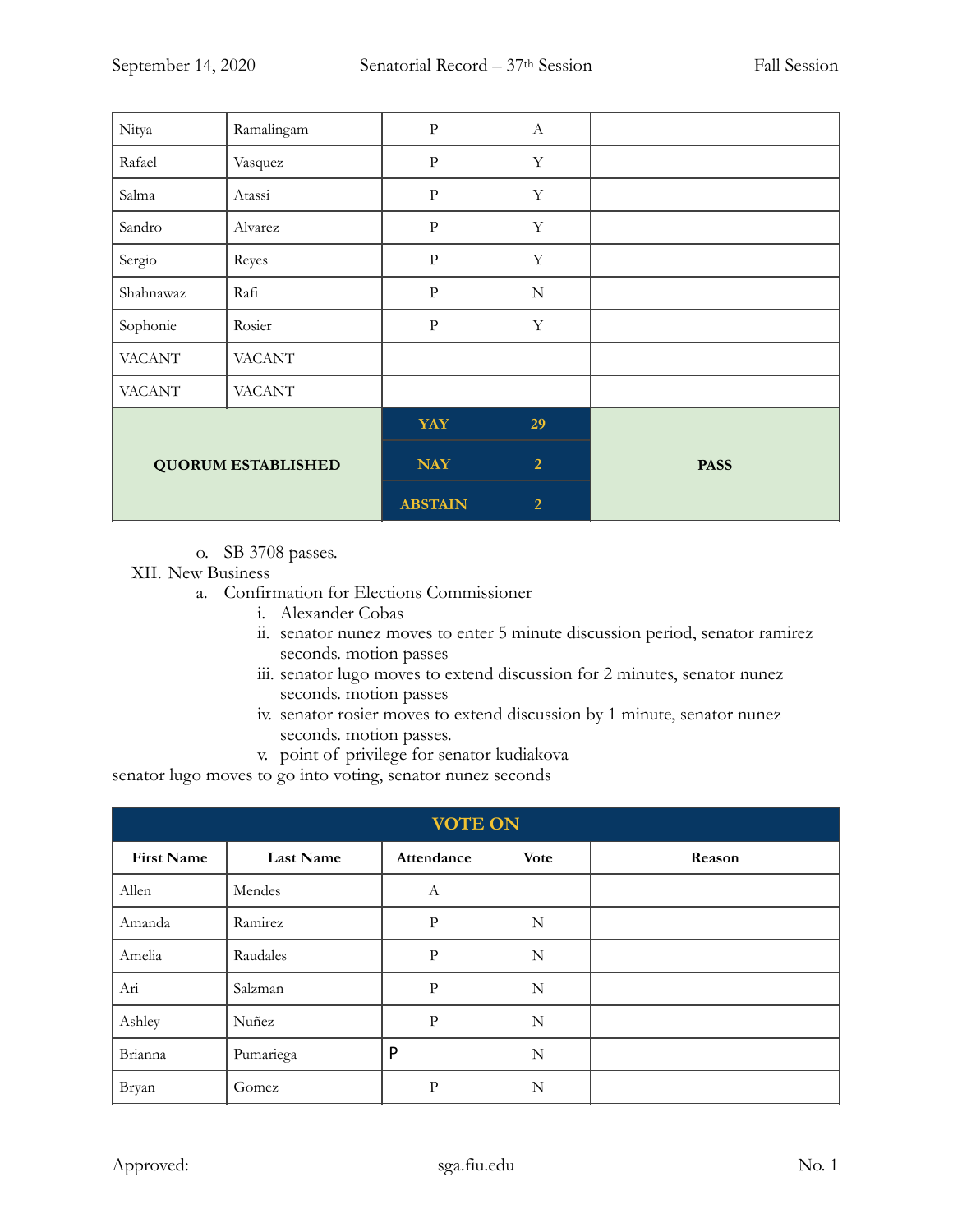| Carlos         | Ortiz         | ${\bf p}$             | ${\bf N}$                 |  |
|----------------|---------------|-----------------------|---------------------------|--|
| Christian      | Perez         | ${\bf P}$             | $\mathbf N$               |  |
| Cristhofer     | Lugo          | ${\bf p}$             | ${\bf N}$                 |  |
| Cristina       | Vale          | ${\bf P}$             | $\mathbf Y$               |  |
| Damian         | Badia         | ${\bf p}$             | $\boldsymbol{\mathrm{A}}$ |  |
| David          | Torrens       | ${\bf P}$             | $\mathbf N$               |  |
| Elisabeth      | Nylander      | $\rm{P}$              | $\mathbf N$               |  |
| Giacomo        | Natteri       | $\rm{P}$              | $\mathbf N$               |  |
| Ha             | Le            | $\boldsymbol{A}$      |                           |  |
| Hiba           | Khalil        | ${\bf P}$             | ${\bf N}$                 |  |
| Isabela        | Llop          | $\boldsymbol{\rm{A}}$ |                           |  |
| Ivette         | Borges        | $\rm{P}$              | ${\bf N}$                 |  |
| James          | Magee         | $\rm P$               | $\mathbf Y$               |  |
| Janelle        | Fraga         | ${\bf p}$             | $\mathbf N$               |  |
| Jocelyn        | Correa        | $\rm{P}$              | ${\bf N}$                 |  |
| Jordan Morejon | Castelli      | ${\bf p}$             | $\mathbf N$               |  |
| Julio          | <b>Burgos</b> | ${\bf p}$             | $\mathbf Y$               |  |
| Kamila         | Fernandez     | ${\bf P}$             | $\mathbf N$               |  |
| Karla Sofia    | Perez         | ${\bf p}$             | ${\bf N}$                 |  |
| Kristina       | Kuhdiakova    | ${\bf P}$             | $\mathbf N$               |  |
| Marilyn        | Gonzalez      | ${\bf p}$             | ${\bf N}$                 |  |
| Nicholas       | Pastrana      | ${\bf p}$             | $\mathbf Y$               |  |
| Nitya          | Ramalingam    | $\rm P$               | $\mathbf N$               |  |
| Rafael         | Vasquez       | $\rm P$               | ${\bf N}$                 |  |
| Salma          | Atassi        | $\rm P$               | $\mathbf Y$               |  |
| Sandro         | Alvarez       | $\rm P$               | $\mathbf Y$               |  |
| Sergio         | Reyes         | $\rm P$               | ${\bf N}$                 |  |
| Shahnawaz      | Rafi          | $\rm P$               | ${\bf N}$                 |  |
| Sophonie       | Rosier        | $\rm P$               | ${\bf N}$                 |  |
| <b>VACANT</b>  | <b>VACANT</b> |                       |                           |  |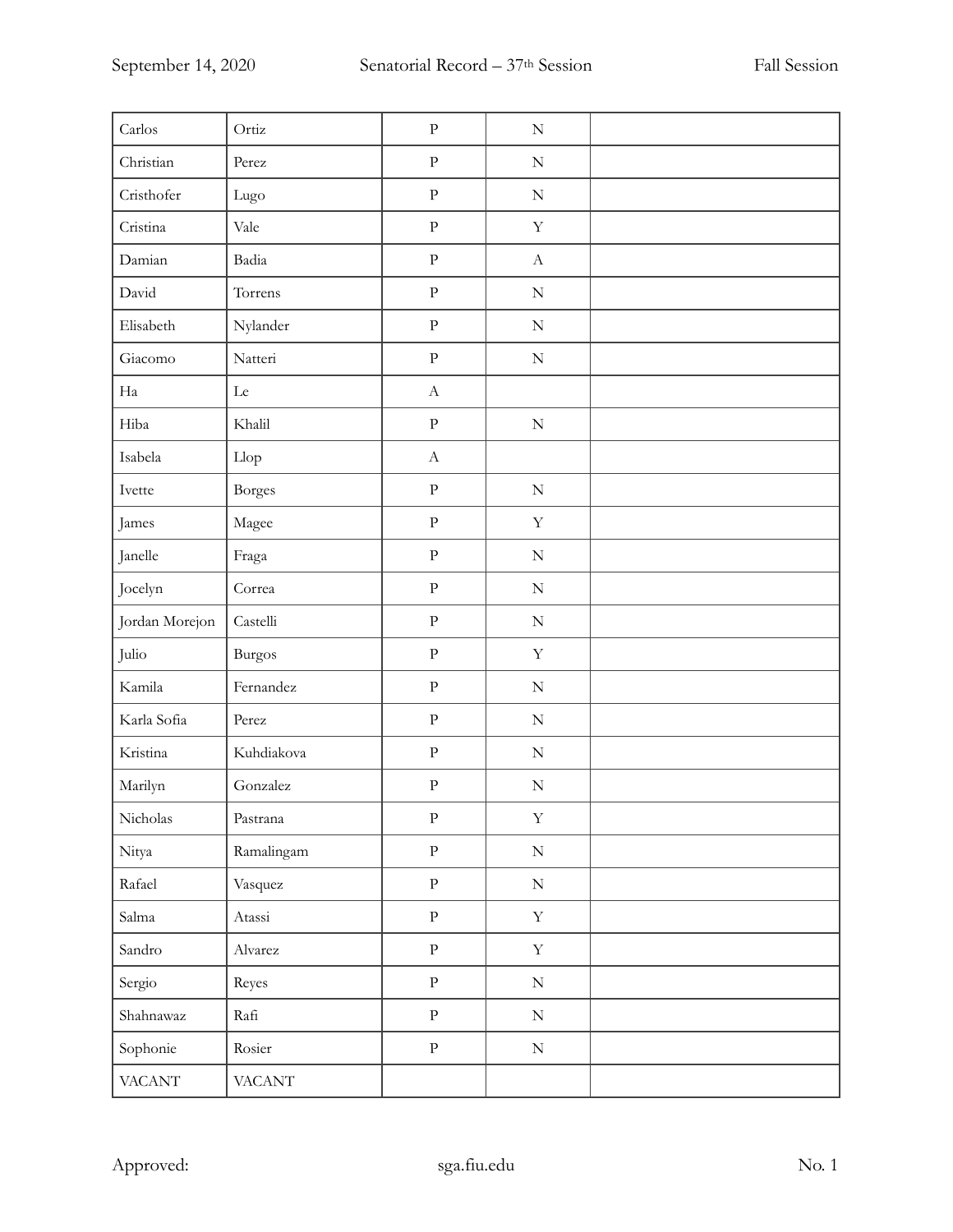| <b>VACANT</b>             | <b>VACANT</b> |                |    |             |
|---------------------------|---------------|----------------|----|-------------|
| <b>QUORUM ESTABLISHED</b> |               | <b>YAY</b>     | 6  |             |
|                           |               | <b>NAY</b>     | 26 | <b>PASS</b> |
|                           |               | <b>ABSTAIN</b> |    |             |

- b. Confirmation for Secretary of Health and Wellbeing
	- i. Maria Lopez
	- ii. senator gonzalez moves to extend discussion by 1 minute, senator nunez seconds, motion passes.
	- iii. senator rosier moves to go into voting, senator vale seconds, motion passes
	- iv. speaker pro temp gomez moves to vote by unanimous consent, senator lugo seconds. motion passes
- c. Confirmation for Deputy Chief of Staff
	- i. Paola Cadena
	- ii. senator ramirez moves to extend senate by 10 minutes.
- d. Confirmation for Secretary of Athletics
	- i. Samantha Zawadizki
	- ii. senator ramirez moves to enter voting, senator nunez seconds.
	- iii. senator lugo moves to vote by unanimous consent, senator macgee seconds. motion passes
- e. Confirmations for Secretary of Student Engagement
	- i. Sabrina Cannata
	- ii. senator ramirez moves to go into 5 minute discussion, senator borges seconds. motion passes
	- iii. senator ortiz moves to extend senate by 5 minutes, senator lugo seconds. motion passes.
	- iv. senator lugo moves to close discussion period, senator perez seconds. motion passes
	- v. senator mylander moves to go into voting, senator ramirez seconds. motion passes.
	- vi. senator ortiz moves to vote by unanimous consent, motion does not pass
	- vii.Senator Burgos extends by 5 min

| <b>VOTE ON</b>    |                  |              |             |        |  |  |
|-------------------|------------------|--------------|-------------|--------|--|--|
| <b>First Name</b> | <b>Last Name</b> | Attendance   | <b>Vote</b> | Reason |  |  |
| Allen             | Mendes           | А            |             |        |  |  |
| Amanda            | Ramirez          | P            | Y           |        |  |  |
| Amelia            | Raudales         | $\mathbf{P}$ | Y           |        |  |  |
| Ari               | Salzman          | P            | Y           |        |  |  |
| Ashley            | Nuñez            | P            | Y           |        |  |  |
| Brianna           | Pumariega        | P            | Y           |        |  |  |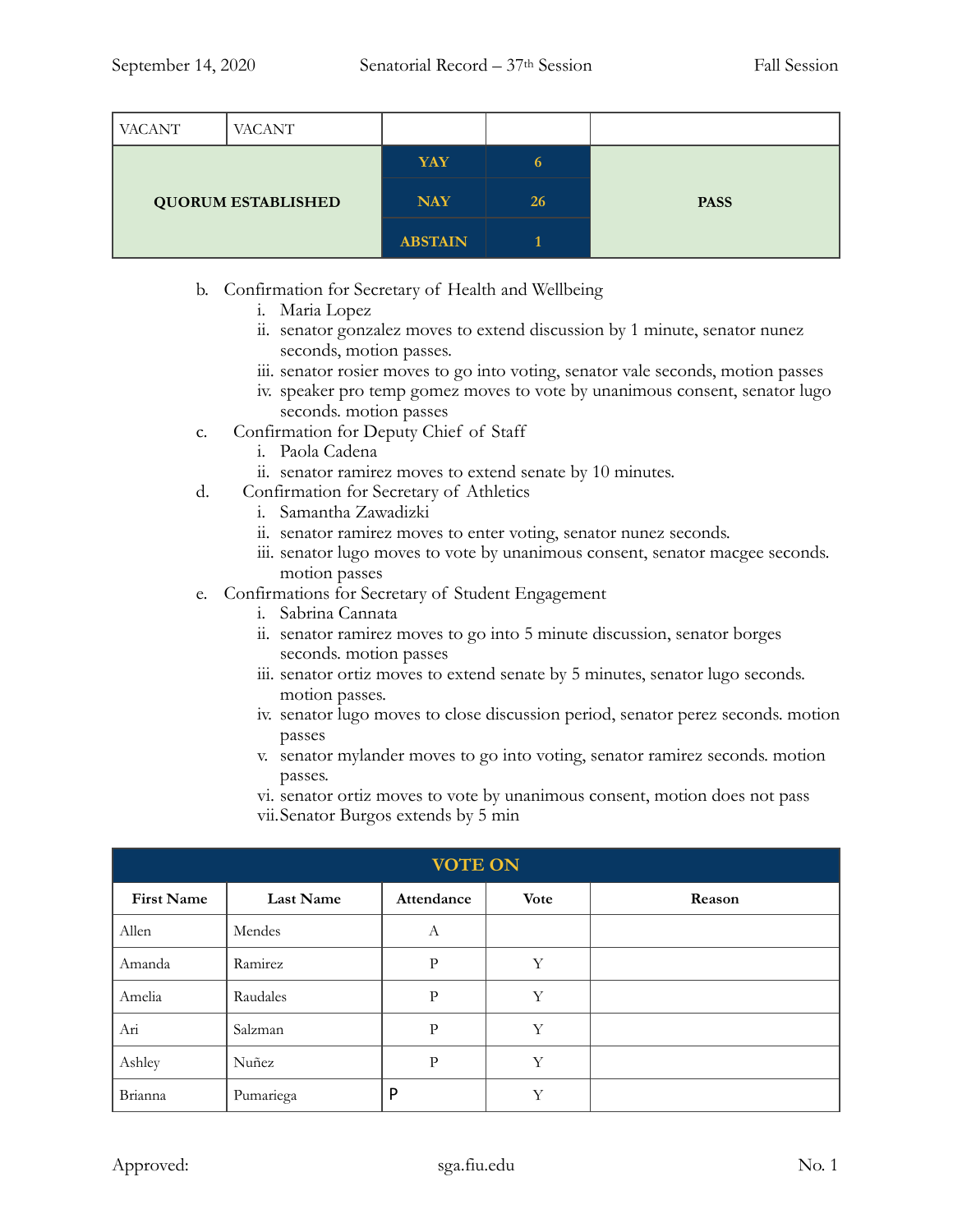| Bryan          | Gomez         | ${\bf p}$                 | ${\bf N}$                 |  |
|----------------|---------------|---------------------------|---------------------------|--|
| Carlos         | Ortiz         | $\rm{P}$                  | $\mathbf Y$               |  |
| Christian      | Perez         | $\rm{P}$                  | $\mathbf Y$               |  |
| Cristhofer     | Lugo          | ${\bf P}$                 | $\mathbf Y$               |  |
| Cristina       | Vale          | $\rm{P}$                  | $\boldsymbol{\mathrm{A}}$ |  |
| Damian         | Badia         | $\rm P$                   | $\mathbf A$               |  |
| David          | Torrens       | $\rm{P}$                  | $\mathbf Y$               |  |
| Elisabeth      | Nylander      | $\rm P$                   | $\mathbf Y$               |  |
| Giacomo        | Natteri       | $\rm P$                   | $\mathbf Y$               |  |
| Ha             | ${\rm Le}$    | $\boldsymbol{\rm{A}}$     |                           |  |
| Hiba           | Khalil        | $\rm{P}$                  | $\mathbf Y$               |  |
| Isabela        | Llop          | $\boldsymbol{\mathrm{A}}$ |                           |  |
| Ivette         | <b>Borges</b> | ${\bf p}$                 | $\mathbf N$               |  |
| James          | Magee         | ${\bf p}$                 | $\mathbf Y$               |  |
| Janelle        | Fraga         | $\rm{P}$                  | $\mathbf Y$               |  |
| Jocelyn        | Correa        | $\rm{P}$                  | $\mathbf Y$               |  |
| Jordan Morejon | Castelli      | ${\bf p}$                 | $\mathbf Y$               |  |
| Julio          | <b>Burgos</b> | ${\bf p}$                 | $\mathbf Y$               |  |
| Kamila         | Fernandez     | ${\bf p}$                 | $\mathbf A$               |  |
| Karla Sofia    | Perez         | ${\bf P}$                 | $\mathbf Y$               |  |
| Kristina       | Kuhdiakova    | ${\bf p}$                 | $\mathbf Y$               |  |
| Marilyn        | Gonzalez      | ${\bf p}$                 | $\mathbf Y$               |  |
| Nicholas       | Pastrana      | $\rm P$                   | $\mathbf Y$               |  |
| Nitya          | Ramalingam    | $\rm P$                   | $\mathbf Y$               |  |
| Rafael         | Vasquez       | $\rm P$                   | $\mathbf Y$               |  |
| Salma          | Atassi        | $\rm P$                   | $\mathbf Y$               |  |
| Sandro         | Alvarez       | $\rm P$                   | $\mathbf Y$               |  |
| Sergio         | Reyes         | $\rm P$                   | $\mathbf Y$               |  |
| Shahnawaz      | Rafi          | $\rm P$                   | $\mathbf A$               |  |
| Sophonie       | Rosier        | ${\bf P}$                 | $\mathbf Y$               |  |